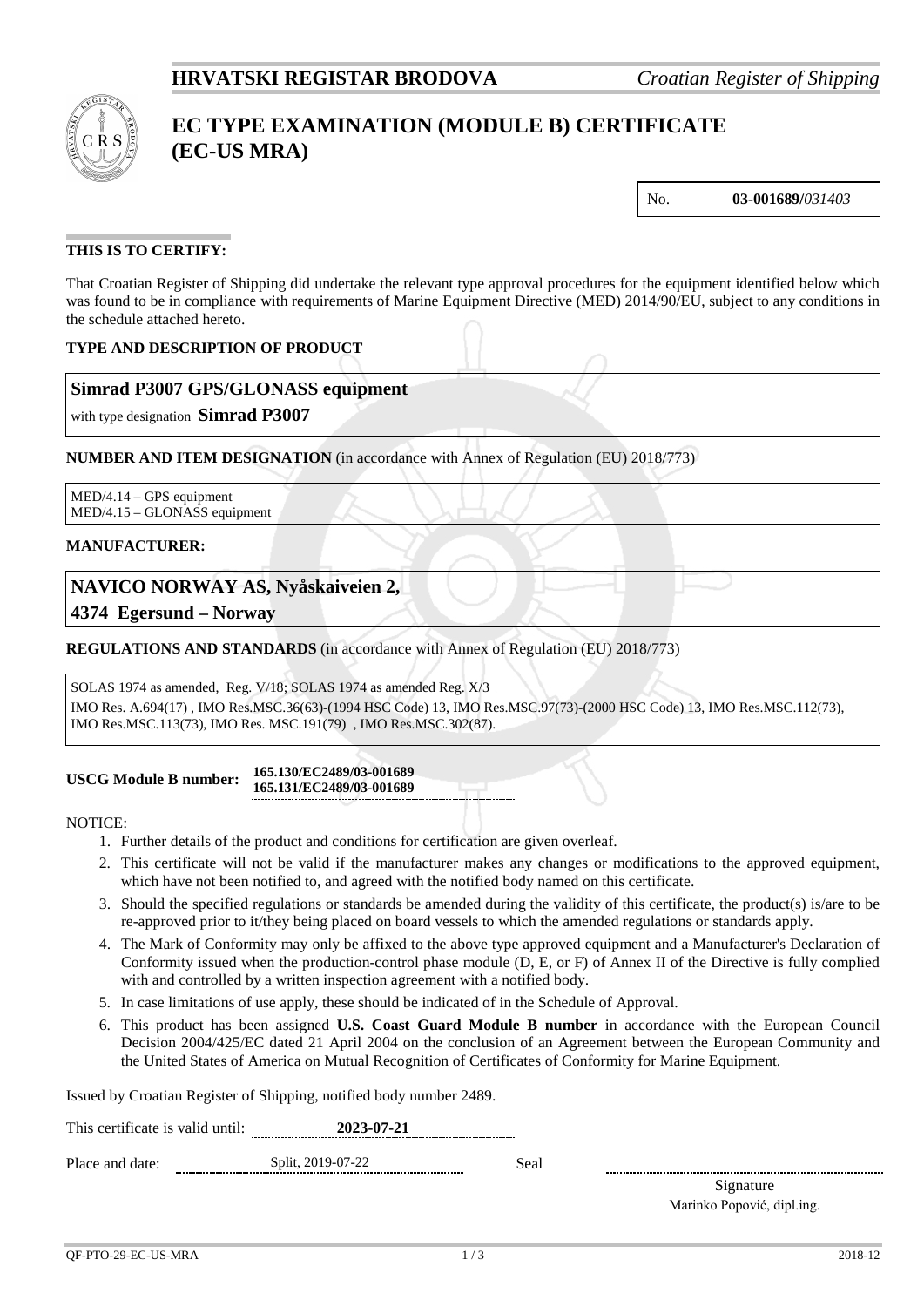# **THE SCHEDULE OF APPROVAL**

### **1. PRODUCT DESCRIPTION**

*Simrad P3007 GPS/GLONASS system consists of the following components:*

|                  | Item name           | Description     | Part number   | SW ver.              | Location  |
|------------------|---------------------|-----------------|---------------|----------------------|-----------|
| 1.               | Display unit $-7$ " | P3007           | 000-14128-001 | 1.0.x                | Protected |
| 2.               | Smart antenna       | HS80A           | 000-11643-001 | ATTITLBD 1.5         | Exposed   |
| 3.               | Smart antenna       | <i>MX575D</i>   | 000-11644-001 | $160 - 0408 - Kv293$ | Exposed   |
| $\overline{4}$ . | Smart antenna       | MX521B          | 000-11640-001 | 6.810                | Exposed   |
| .5.              | Junction Box        | <i>MX610.IB</i> | 000-11139-001 | 1.1.02.00            | Protected |
| 6.               | Junction Box        | <i>MX612.IB</i> | 000-10916-001 | 1.1.02.00            | Protected |

#### **2. APPLICATION/LIMITATION OF USE**

*System is to be installed in a protected environment. P3007 is tested for compliance with BAM requirements – IMO Res.MSC.302(87).*

#### **3. DESIGN DRAWINGS AND SPECIFICATIONS**

*P2005/P3007, Operator Manual, item number – 988-12428-001, HS80A/MX575D - GPS Compass, User Manual, item number – 988-10221-005, MX521B GPS/DGPS Smart Antenna, Installation Manual – 988-12425-001, MX610 Junction Box - Installation Guide, item number – 988-12457-001, MX612 Junction Box - Installation Guide, item number – 988-12458-001.*

#### **4. TYPE TEST RECORDS/LABORATORY RECOGNITION STATUS**

*Environmental testing – IEC 60945(2002) including Corrigendum 1(2008); Serial interface testing – IEC 61162-1(2016) & IEC 61162-2 (1998); NMEA 2000 standard – IEC61162-3(2008); Serial interface testing – IEC 61162-450 (2011), Lightweight Ethernet; Presentation of navigation information – IEC 62288 Ed.2 (2014-07); GPS Performance standard – IEC 61108-1 Ed. 2 (2003); GLONASS Performance standard – IEC 61108-2 Ed. 1 (1998); CRS letter of approval – 2065/TSE/VB/031380 dated 2019-07-22.*

#### **5. MATERIALS OR COMPONENTS REQUIRED TO BE TYPE APPROVED OR TYPE TESTED**

*This approval remains valid for subsequent minor software amendments, as allowed by the SW 1.0.x format (x=a numeral), where written details of any such modification have been submitted to and accepted by the approvals authority.*

#### **6. OTHER MATERIALS AND/OR COMPONENT**

*There are several optional units – junction boxes for a more complex display interconnections, as stated in product description table.*

### **7. PRODUCTION SURVEY REQUIREMENTS**

*The P3007 GPS/GLONASS system shall be supplied by 24VDC in accordance with Installation Manual.*

### **8. ONBOARD INSTALLATION AND MAINTENANCE REQUIREMENTS**

*The installation on board shall be verified and tested according to Installation & Operation Manual.*

#### **9. MARKING AND IDENTIFICATION**



Subject to compliance with the conditions in this Schedule of Approval which forms part of certificate, and those of Articles 9, 10 and 15 of the Directive, the Manufacturer is allowed to affix the "Mark of Conformity" to the Product described herein.

xxxx/yy *xxxx - the number of the Notified Body undertaking surveillance module(2489 in case of CRS) yy - the last two digits of year mark affixed*

> This product has been assigned US Coast Guard Module B number **165.130/EC2489/03-001689, 165.131/EC2489/03-001689**. In those instances where the Notified Body conducting the conformity assessment in accordance with either Module D, E or F of the Marine Equipment Directive is not CRS, such Notified Body would use the above U.S. Coast Guard Module B number to provide the manufacturer with the U.S. Coast Guard approval number by noting it on the Certificate of Conformity, thereby authorizing the manufacturer to mark the product accordingly.